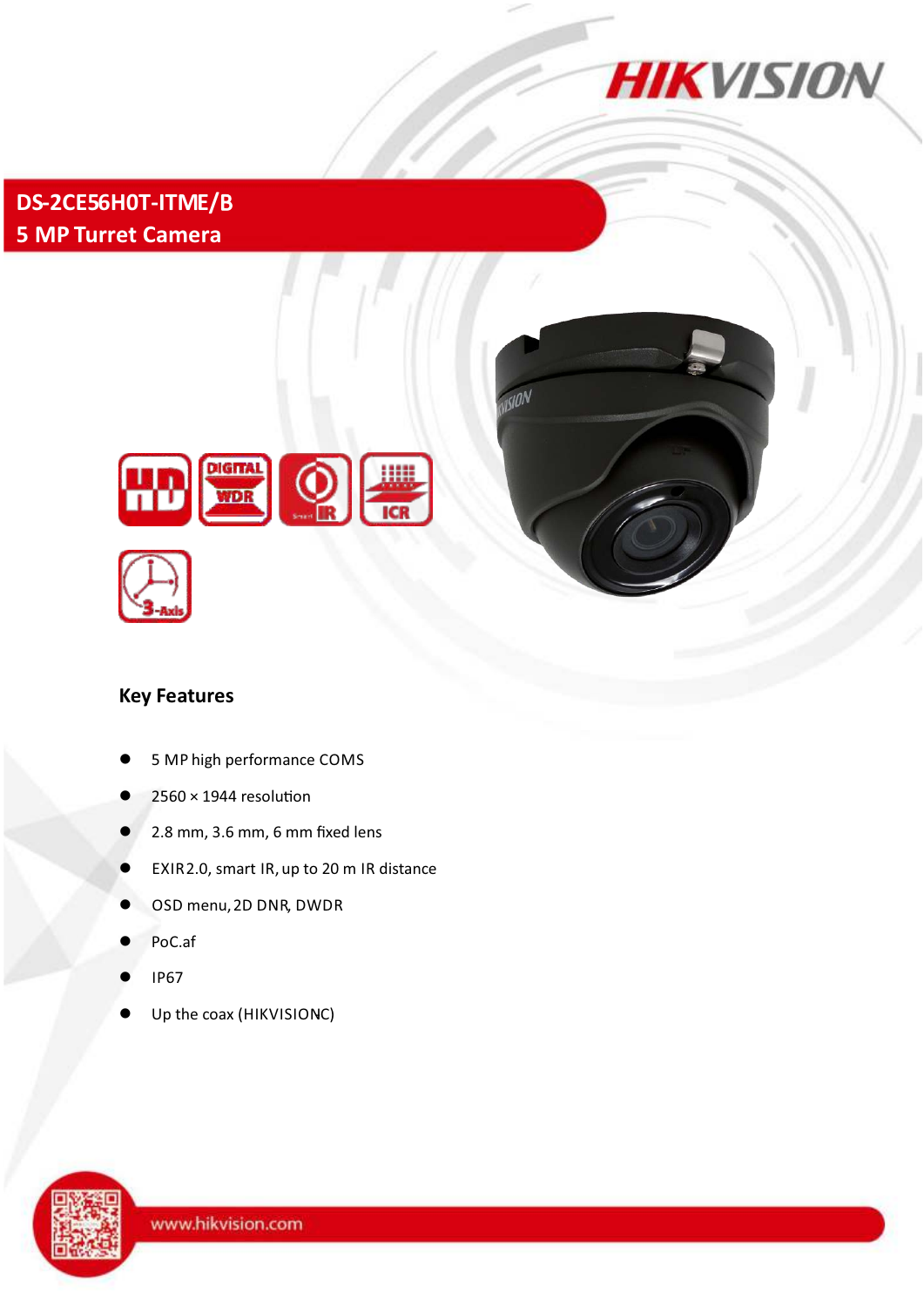

## **Specification**

Y

| <b>Camera</b>                     |                                                                                                                   |
|-----------------------------------|-------------------------------------------------------------------------------------------------------------------|
| Image Sensor                      | 5 MP CMOS image sensor                                                                                            |
| <b>Effective Pixels</b>           | 2560 (H) × 1944 (V)                                                                                               |
| Min. Illumination                 | Color: 0.01 Lux @ (F1.2, AGC ON), 0 Lux with IR                                                                   |
| <b>Shutter Time</b>               | PAL: 1/25 s to 1/50, 000 s<br>NTSC: 1/30 s to 1/50, 000 s                                                         |
| Lens                              | 2.8 mm, 3.6 mm, 6 mm fixed Lens                                                                                   |
| <b>Horizontal Field of View</b>   | 85.5° (2.8 mm), 80.1° (3.6 mm), 57.1° (6 mm)                                                                      |
| Lens Mount                        | M12                                                                                                               |
| Day & Night                       | IR cut filter                                                                                                     |
| Angle Adjustment                  | Pan: 0° to 360°; Tilt: 0° to 75°; Rotate: 0° to 360°                                                              |
| Synchronization                   | Internal synchronization                                                                                          |
| <b>Frame Rate</b>                 | PAL: 5 MP@20fps, 4 MP@25fps, 1080p@25fps<br>NTSC: 5MP@20fps, 4 MP@30fps, 1080p@30fps                              |
| <b>Menu</b>                       |                                                                                                                   |
| AGC                               | Support                                                                                                           |
| D/N Mode                          | Auto/Color/BW (Black and White)                                                                                   |
| <b>White Balance</b>              | ATW/MWB                                                                                                           |
| <b>BLC</b>                        | Support                                                                                                           |
| DWDR (Digital Wide Dynamic Range) | Support                                                                                                           |
| Language                          | English                                                                                                           |
| Functions                         | Brightness, Sharpness, DNR, Mirror, Smart IR                                                                      |
| <b>Interface</b>                  |                                                                                                                   |
| Video Output                      | 1 HD analog output                                                                                                |
| <b>General</b>                    |                                                                                                                   |
| <b>Operating Conditions</b>       | -40 $\mathbb C$ to 60 $\mathbb C$ (-40 $\mathbb F$ to 140 $\mathbb F$ ), humidity: 90% or less (non-condensation) |
| Power Supply                      | 12 VDC±25%, PoC.af                                                                                                |
| <b>Power Consumption</b>          | Max. 4.3 W                                                                                                        |
| Protection Level                  | <b>IP67</b>                                                                                                       |
| Material                          | Metal                                                                                                             |
| IR Range                          | Up to 20 m                                                                                                        |
| Communication                     | Up the coax, Protocol: HIKVISIONC (TVI output)                                                                    |
| Dimensions                        | 91 mm × 82.6 mm × 68.3 mm (3.58" × 3.25" × 2.69")                                                                 |
| Weight                            | Approx. 253 g (0.56 lb.)                                                                                          |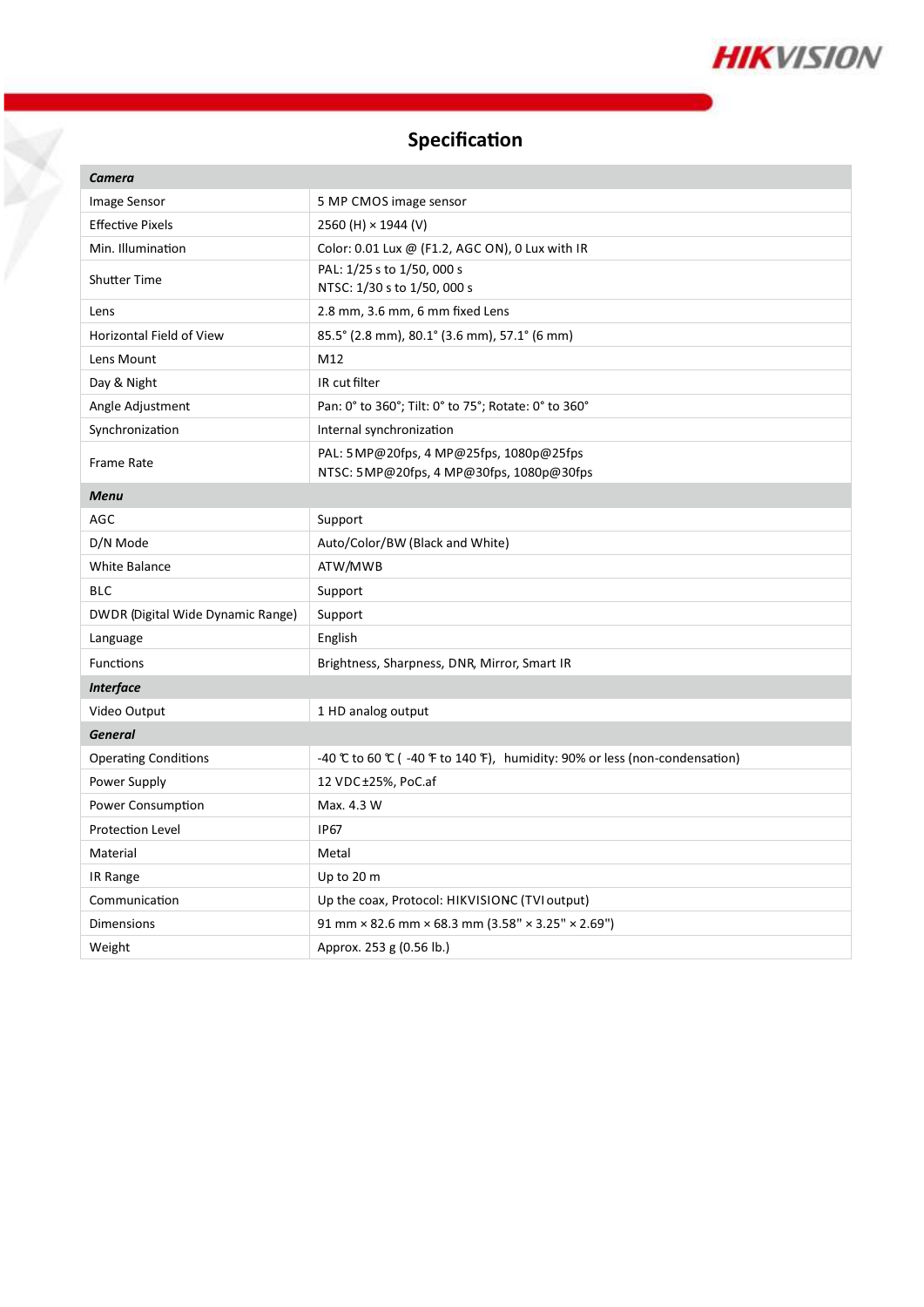

#### **Order Model**

DS-2CE56H0T-ITME/BLACK

### **Dimension**